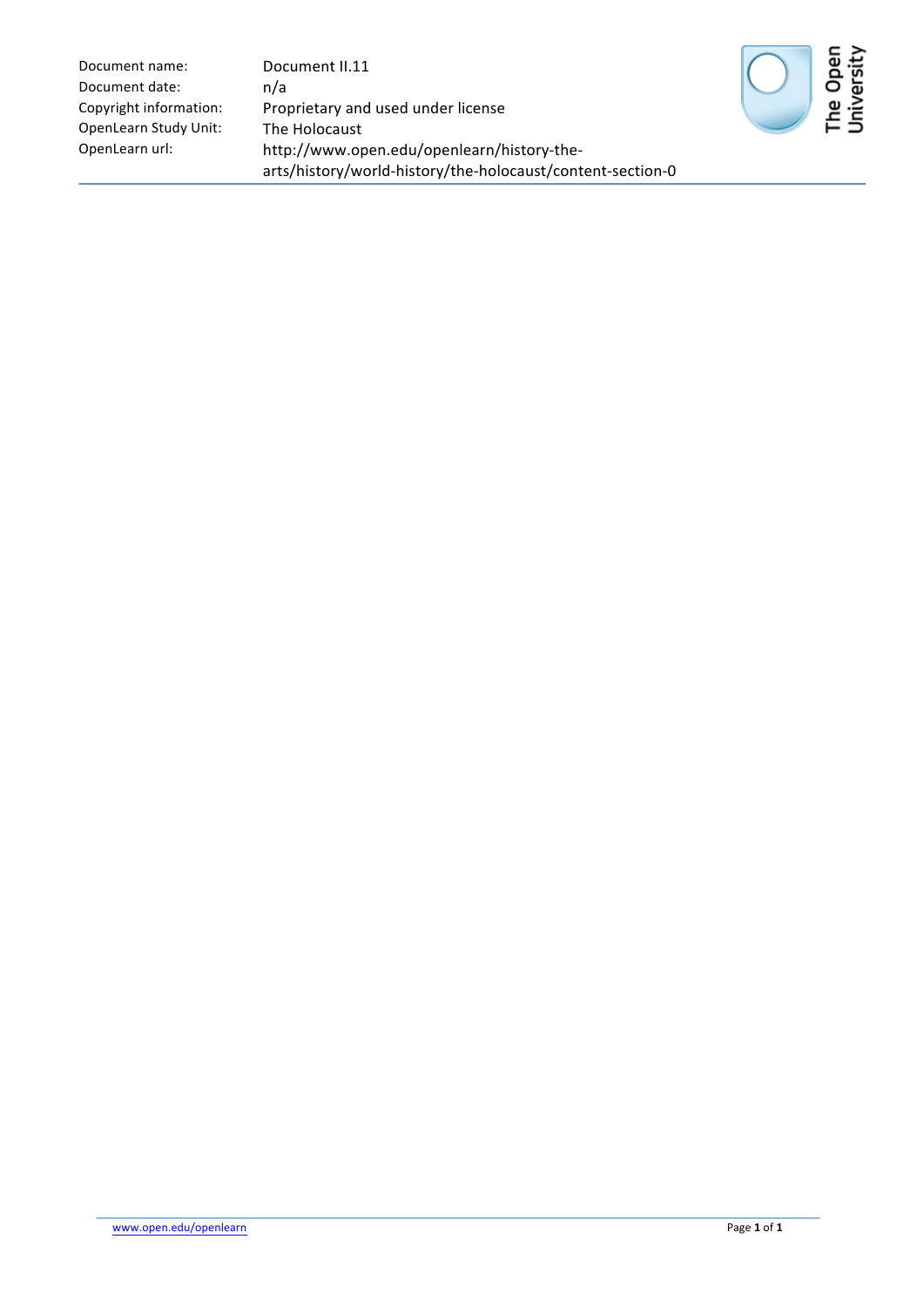## n<br>II.11 Heinrich Himmler's speech to *Gauleiter* in Heinrich Himmler's speech<br>Posen, Poland (6 Nov. 1943) **Heinrich Himmler's speech to** *Gauleiter* **in**<br>**Posen, Poland (6 Nov. 1943)**<br>In this context and within this intimate circle I can refer to an issue which you,  $\bf \mu$ **EINTICN HIMMIET'S SpeeCN tO Gauletter in**<br> **osen, Poland (6 Nov. 1943)**<br>
this context and within this intimate circle I can refer to an issue which you,<br>
fellow Party comrades, have all accepted as self-evident, but which

**Posen, Poland (6 Nov. 1943)**<br>In this context and within this intimate circle I can refer to an issue which you,<br>my fellow Party comrades, have all accepted as self-evident, but which has<br>become for me the most difficult i This context and within this intimate circle I can refer to an issue which you, <br>
I fellow Party comrades, have all accepted as self-evident, but which has<br>
come for me the most difficult issue of my life, the Jewish issu In this context and within this intimate circle I can refer to an issue which you, is context and within this intimate circle I can refer to an issue which you, fellow Party comrades, have all accepted as self-evident, but which has me for me the most difficult issue of my life, the Jewish issue. You al my fellow Party comrades, have all accepted as self-evident, but which has<br>become for me the most difficult issue of my life, the Jewish issue. You all take it<br>for granted as a self evident and gratifying fact that there a become for me the most difficult issue of my life, the Jewish issue. You all take it<br>for granted as a self evident and gratifying fact that there are no more Jews in<br>your *Gau*. All Germans – with a few exceptions – are cl for granted as a self evident and gratifying fact that there are no more Jews in granted as a self evident and gratifying fact that there are no more Jews in<br>
11 *Gau*. All Germans – with a few exceptions – are clear in their minds that we<br>
uuld not have held out against aerial bombardments and the pre your *Gau*. All Germans – with a few exceptions – are clear in their minds that we would not have held out against aerial bombardments and the pressures imposed by a fourth year of war, and maybe the fifth and sixth that l would not have held out against aerial bombardments and the pressures<br>imposed by a fourth year of war, and maybe the fifth and sixth that lie in store, if<br>we still had this plague destroying our people. The few words of th imposed by a fourth year of war, and maybe the fifth and sixth that lie in store, if<br>we still had this plague destroying our people. The few words of the sentence<br>'the Jews must be exterminated' are easy to say. Yet for th we still had this plague destroying our people. The few words of the sentence<br>
"the Jews must be exterminated' are easy to say. Yet for those who must carry out<br>
what it demands it is the hardest and most difficult thing t 'the Jews must be exterminated' are easy to say. Yet for those who must carry out what it demands it is the hardest and most difficult thing there is. You see, of course they are Jews, it is obvious, they are only Jews, bu what it demands it is the hardest and most difficult thing there is. You see, of course they are Jews, it is obvious, they are only Jews, but think yourselves how many – even Party members – have made their famous request course they are Jews, it is obvious, they are only Jews, but think yourselves how<br>many – even Party members – have made their famous request to me or some<br>other authority stating that of course all Jews are swines, only th many – even Party members – have made th<br>other authority stating that of course all Jews<br>decent Jew and should not be harmed. [...<br>millions of people each of whom knows dee<br>bigger than the actual number of Jews. [...] her authority stating that of course all Jews are swines, only that so-and-so is a<br>ccent Jew and should not be harmed. [...] In Germany we have so many<br>lllions of people each of whom knows decent Jews that this figure is a decent Jew and should not be harmed. [ ... ] In Germany we have so many<br>millions of people each of whom knows decent Jews that this figure is already<br>bigger than the actual number of Jews. [ ... ]<br>I ask you really only to millions of people each of whom knows decent Jews that this figure is already bigger than the actual number of Jews.  $[$  ...  $]$ 

of people each of whom knows decent Jews that this figure is already<br>
van the actual number of Jews. [...]<br>
vou really only to listen to what I have to say in this circle, and never to<br>
ut it. The question has arisen: What than the actual number of Jews.  $[...]$ <br>  $k$  you really only to listen to what I have to say in this circle, and never to<br>
bout it. The question has arisen: What about women and children? I<br>
ed to find an utterly clear solu  $\blacksquare$ ask you really only to listen to what I have to say in this circle, and never to about it. The question has arisen: What about women and children? I olved to find an utterly clear solution for this as well. For I did not talk about it. The question has arisen: What about women and children? I<br>resolved to find an utterly clear solution for this as well. For I did not consider<br>myself justified to eradicate the men – that means kill or have k resolved to find an utterly clear solution for this as well. For I did not consider myself justified to eradicate the men – that means kill or have killed – and allow the avengers of their deaths to grow up in the form of myself justified to eradicate the men – that means kill or have killed – and allow<br>the avengers of their deaths to grow up in the form of the children and<br>grandchildren. Thus the difficult decision had to be taken to make the avengers of their deaths to grow up in the form of the children and<br>grandchildren. Thus the difficult decision had to be taken to make this people<br>disappear from the face of the earth. For the organization which had to grandchildren. Thus the difficult decision had to be taken to make this people dchildren. Thus the difficult decision had to be taken to make this people<br>oppear from the face of the earth. For the organization which had to carry out<br>task it was the most difficult one we had ever had. It has been carr disappear from the face of the earth. For the organization which had to carry out<br>this task it was the most difficult one we had ever had. It has been carried out – I<br>believe I can say this – without inflicting damage on t this task it was the most difficult one we had ever had. It has been carried out – I<br>believe I can say this – without inflicting damage on the minds and souls of our<br>men and their leaders. The danger that it might was a re believe I can say this – without inflicting damage on the minds and souls of our<br>men and their leaders. The danger that it might was a real one. The path<br>between the two possibilities of either being too cruel and heartles men and the<br>between the<br>respect for h<br>nervous brea<br>indeed. [ ... ] tween the two possibilities of either being too cruel and heartless and losing<br>spect for human life, or too soft and so suffering distress to the point of a<br>rrvous breakdown – the strait between this Scilla and Charybdis i respect for human life, or too soft and so suffering distress to the point of a<br>nervous breakdown – the strait between this Scilla and Charybdis is narrow<br>indeed. [...]<br>With these words I would like to close the issue of t

nervous breakdown – the strait between this Scilla and Charybdis is narrow<br>indeed. [...]<br>With these words I would like to close the issue of the Jews. You know the<br>score and will keep what you know to yourselves. At a futu